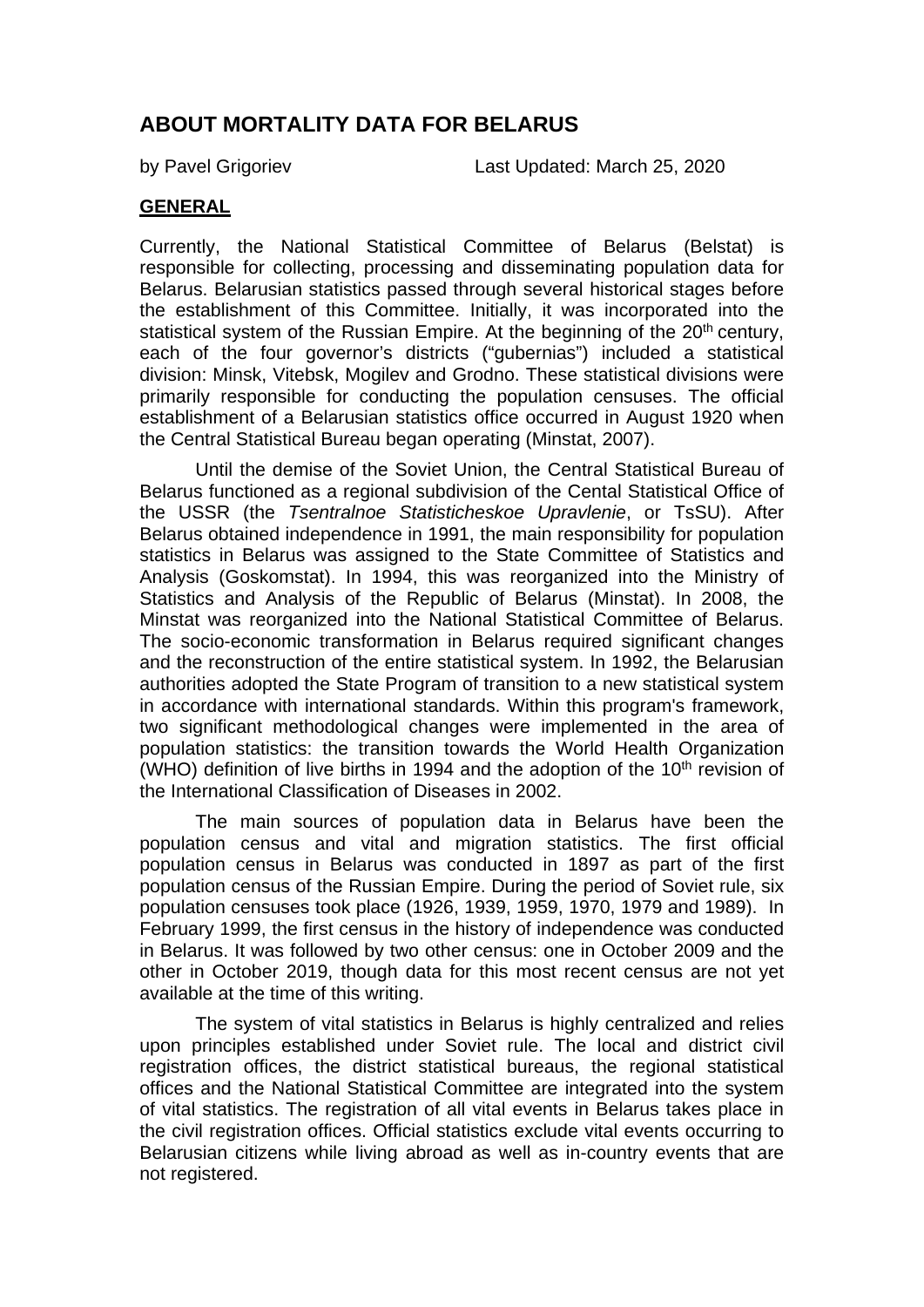According to current rules and regulations on vital statistics in Belarus (see Appendix I), at the end of each month and no later than the second day of the following month, the local civil registration offices compile and forward duplicate copies of individual vital event records to the district civil registration office (ZAGS). In addition, death records must be accompanied by medical certificates of death. By the seventh day of the month, the district ZAGS assembles and transmits all individual records (for the previous month) along with the medical certificates of death to a district statistical bureau. District statistical bureaus forward all collected and systematically arranged documents to a regional statistical office. Then, the regional statistical offices assemble individual records and compile them on the regional level. Finally, verified data are aggregated at the national level by Belstat.

The international migration statistics in Belarus are based on data collected by the Ministry of Internal Affairs, the Committee of Migration of the Ministry of Labor, and the Ministry of Foreign Affairs (Minstat, 2001). Data on migration between Belarus and the Commonwealth of Independent States  $(CIS)^1$  $(CIS)^1$  and the Baltic States (Latvia, Lithuania and Estonia) are obtained by tabulation of registered arrivals and departures, which are compiled by the local "militia" (police). Data on migration between Belarus and other countries are obtained from the permanent system of registration of arrivals and departures.

As in the majority of other former Soviet republics, detailed data on deaths and population size by single year of age have never been published in Belarus. Early statistical yearbooks on population were rarely published and included demographic indicators that were so highly aggregated that use for analytical purposes was limited. More detailed information became publicly available in the mid-1980s, an era of significant political changes declared by the Soviet government. These data included deaths and population by sex and by five-year age groups. Since that time, Belarus has made mortality data by broad age groups publicly available.

#### **Sources of data**

The HMD series for Belarus start from 1959. This year corresponds to the first post-war census conducted in Belarus. We did not consider collecting the raw data prior 1959 because of their poor quality. Data from the 1959, 1970, 1979 and 1989 population censuses as well as death counts and population estimates for the period 1959-1989 were collected at the State Archive of the Ministry of Economy of the Russian Federation and the Interstate Statistical Committee of the Commonwealth of Independent States. Belstat provided computerized data files for the period since 1990 including the 1999 and 2009 census counts. The number of live births was extracted from the annual reports on "Recent Demographic Developments in Europe" published by the European Population Committee of the Council of Europe and the statistical yearbooks published by Belstat.

<span id="page-1-0"></span><sup>-</sup> $1$  CIS does not include the Baltic States. There is separate registration of international migration for the countries of the former USSR (12 republics of CIS plus the Baltic States) and for the rest of the world.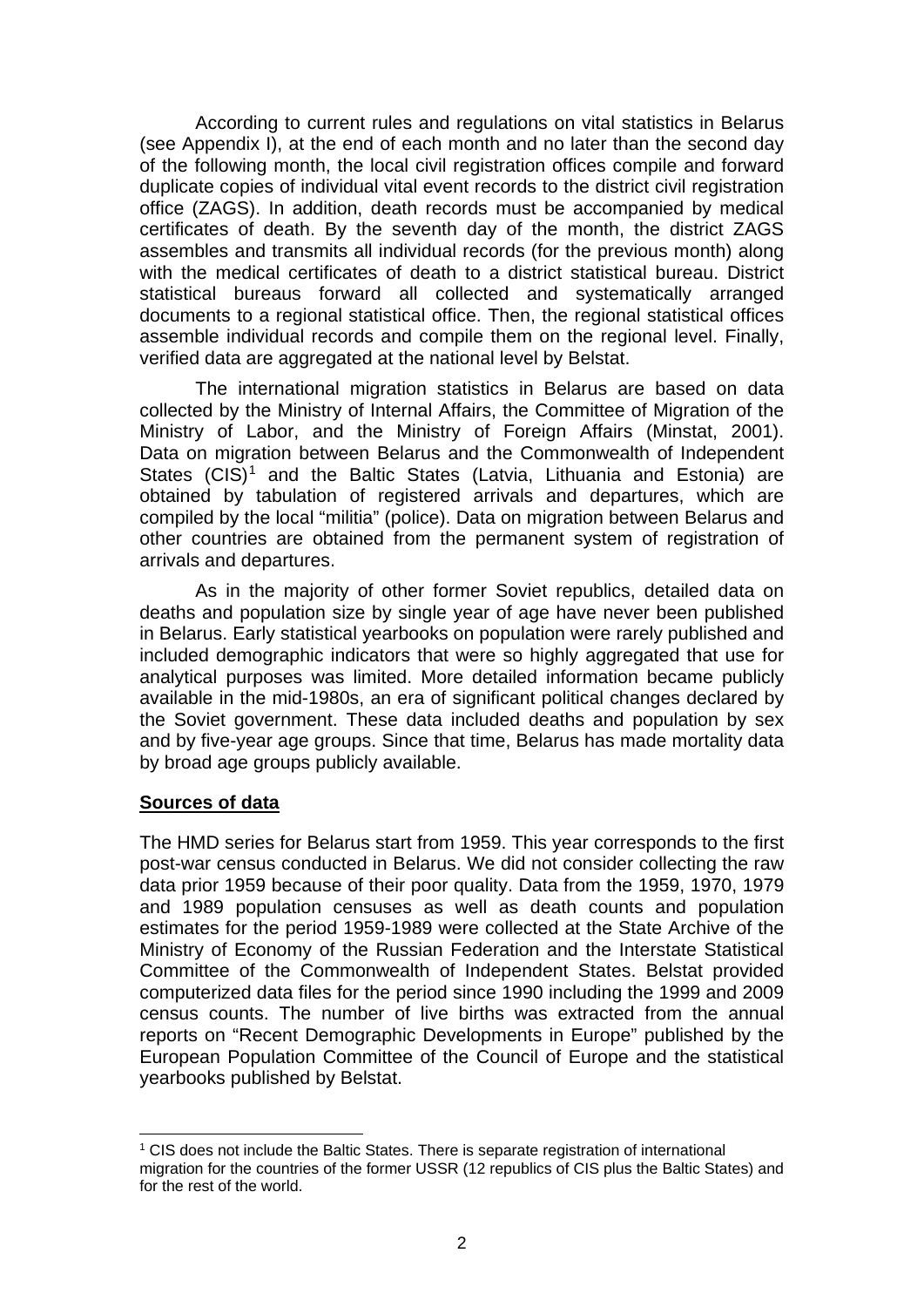## **TERRITORIAL COVERAGE**

There has been no territorial change in Belarus during the period since 1959.

#### **DEATH COUNT DATA**

#### *Coverage and Completeness*

According to Belarusian law, a death must be registered within seven days of occurrence (disclosure of a body) on the basis of the medical death certificate and the statement of death made by the relatives or other people related to the deceased. Deaths can be registered at the place of permanent residence of the deceased, the place of death, or the place of burial. Upon registration, two duplicates of the death certificate are issued by the local (district) civil registration office: one for relatives, and the other for the district statistical bureau. Afterwards, the death is recorded in accordance with the standard procedure described above.

There is reason to assume that for the period since 1959 the territory of Belarus has been covered adequately and the registration of deaths has been satisfactorily completed. Most experts dealing with mortality data for Russia, the Baltic States, Ukraine and Belarus believe that registration of deaths in these countries is complete (Murray & Bobadilla, 1997). Anderson and Silver (1997) note that recent mortality data for Belarus (as for the other former Soviet republics mentioned above) "are generally trustworthy, especially at the working ages."

On the basis of death registration data (1981-2001), Mathers and colleagues regard the quality of Belarusian mortality data to be of a *medium level*. They assessed the completeness of death registration (the proportion of all deaths that are registered among the population covered by the vital registration system of the country) to be 100 percent. The coverage of death registration (the total number of deaths recorded by the vital registration system for a given year divided by the total number of expected deaths for that year) has been estimated at 98 percent (Mathers et.al., 2005).

#### *Specific Details*

The problems related to the quality of mortality statistics in Belarus during the period of Soviet rule have been well documented. It is widely recognized that mortality data in the former Soviet Union suffered from various kinds of measurement errors such as the under-registration of infant mortality, age heaping, and age exaggeration at old ages (Anderson & Silver, 1997; Kingkade & Arriaga, 1997). Perhaps the most notable inconsistencies in terms of the distortion of overall mortality statistics were those related to the reporting of infant deaths. One source of inconsistency originated from the more restricted Soviet definition of a live birth and an infant death that was used in Belarus until 1994. Under this definition, infants born before 28 weeks of gestation, weighing less than 1000 grams or measuring less than 35 centimeters in length were not counted as either live births or infant deaths if they died before completing the first seven days of life. As a result, a considerable share of infant deaths was unreported. According to the widely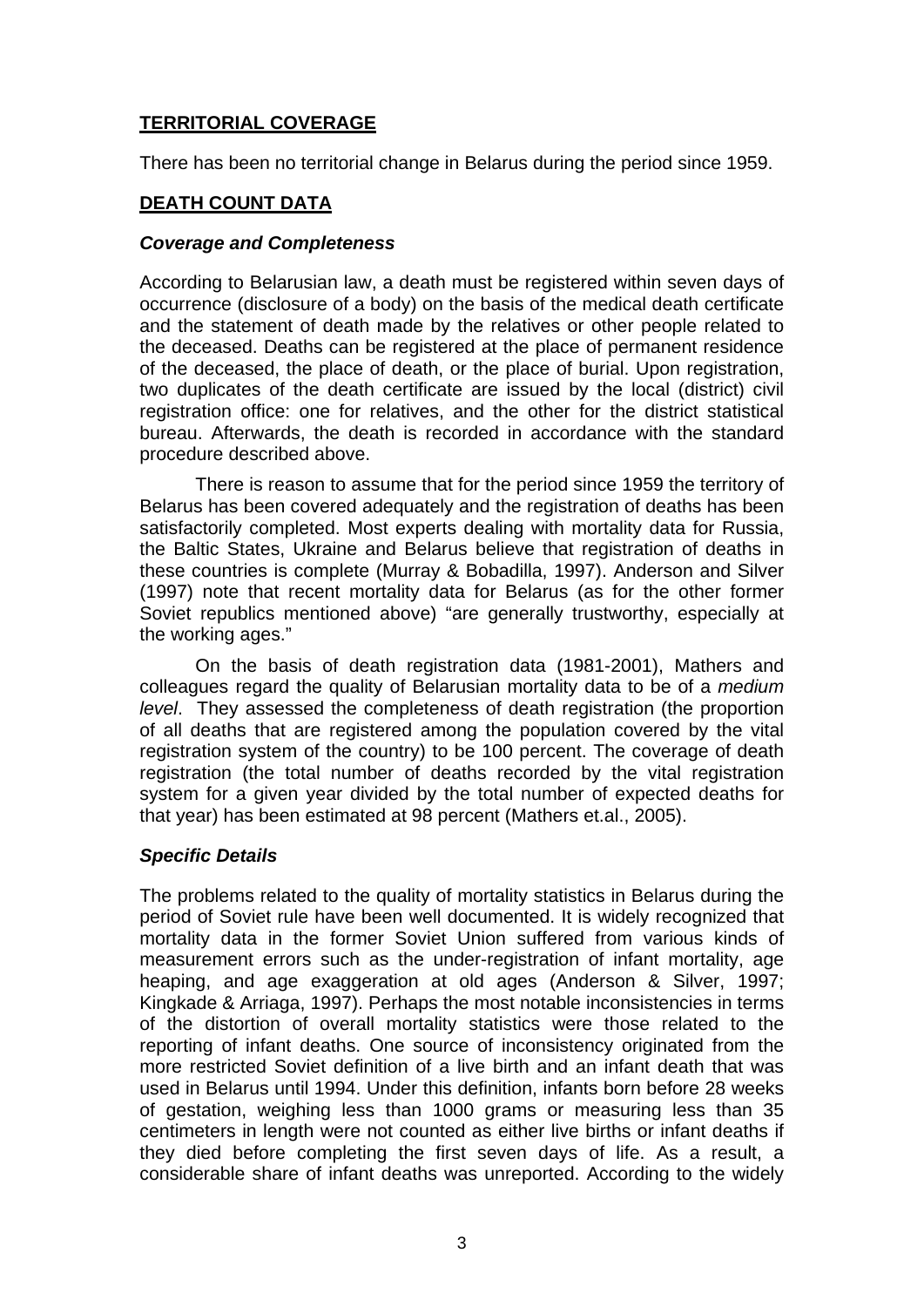cited estimates made by Anderson and Silver (1986), the infant mortality rate would increase by between 22 and 25 percent if the Soviet definition of live birth conformed to the WHO criteria. A second source of inconsistency resulted from a change in the registration system starting in 1974 in the former USSR, which caused an increase in the number of registered infant deaths (Anderson and Silver, 1986).

Although evidence on the validity and reliability of mortality data for Belarus in recent years is scarce and no scientific studies regarding this matter have been conducted, it is unrealistic to assume that since the dissolution of the USSR the quality of mortality statistics has improved. In fact, the quality may even have deteriorated because of the socio-economic constraints of the transitional period, which affected all spheres of life including the statistical system of Belarus. On the other hand, Belarus has taken some steps towards the improvement of mortality statistics such as shifting towards the WHO definition of a live birth since January 1994.

The adoption of the international standards in the definition of live- and stillbirths was expected to lead to a considerable increase in early neonatal mortality, and consequently, in infant mortality (Grigoriev, Meslé, Vallin 2012). However, no such increase was reflected in the official infant mortality rates in Belarus. In 1993, the infant mortality rate reported in the *Statistical Yearbook* was 12.5 deaths per one thousand live births compared with 13.2 in 1994 and 13.3 in 1995. In 1996, the infant mortality rate declined to the 1993 level and continued a dramatic decline reaching 9.3 per thousand in 2000. By 2007, it had reached 5.2 deaths per one thousand live births (Minstat, 2008). These trends differ from those observed in the Baltic States after the switch to the WHO definition of live births. According to some estimates, the shift in the registration procedures in these countries resulted in an average 23% increase of the infant mortality rate (Anderson & Silver, 1997).

These contradictory trends in infant mortality in recent years might be explained by the fact that the WHO definition of live births was not fully implemented in the statistical practice in Belarus. According to the WHO definition, a newborn who breathes or shows any sign of life is counted as a live birth, regardless of the length of gestation. Yet, the "new" definition of live births in Belarus imposes as an additional requirement that the birthweight be greater than 500 grams and the length 25 centimeters or more, or that the duration of gestation is at least 22 weeks. Thus, even the "new" definition does **not** conform to the WHO criteria. Moreover, after the shift towards the WHO definition has been implemented, Belstat developed a system that calculated infant mortality according to the "old" and "new" criteria of viability. The infant mortality figures noted in the previous paragraph appear to have been actually based on the "old" definition (which required more than 28 weeks of gestation, a birthweight greater than 1000 grams, and a body length of at least 35 centimeters). The infant mortality rate according to the "new" definition was 14.8 per thousand in 1994, 14.5 in 1995, and 10.5 in 2000; on average, during the period 1994-2000, the infant mortality rate based on the new definition was 8.8-12.9% higher than that calculated based on the old criteria (Shakhotko, 2003). Furthermore, the rates would likely be even higher if Belarus conformed fully to the WHO definition (i.e., if they did not impose further restrictions based on gestation, birthweight, and length).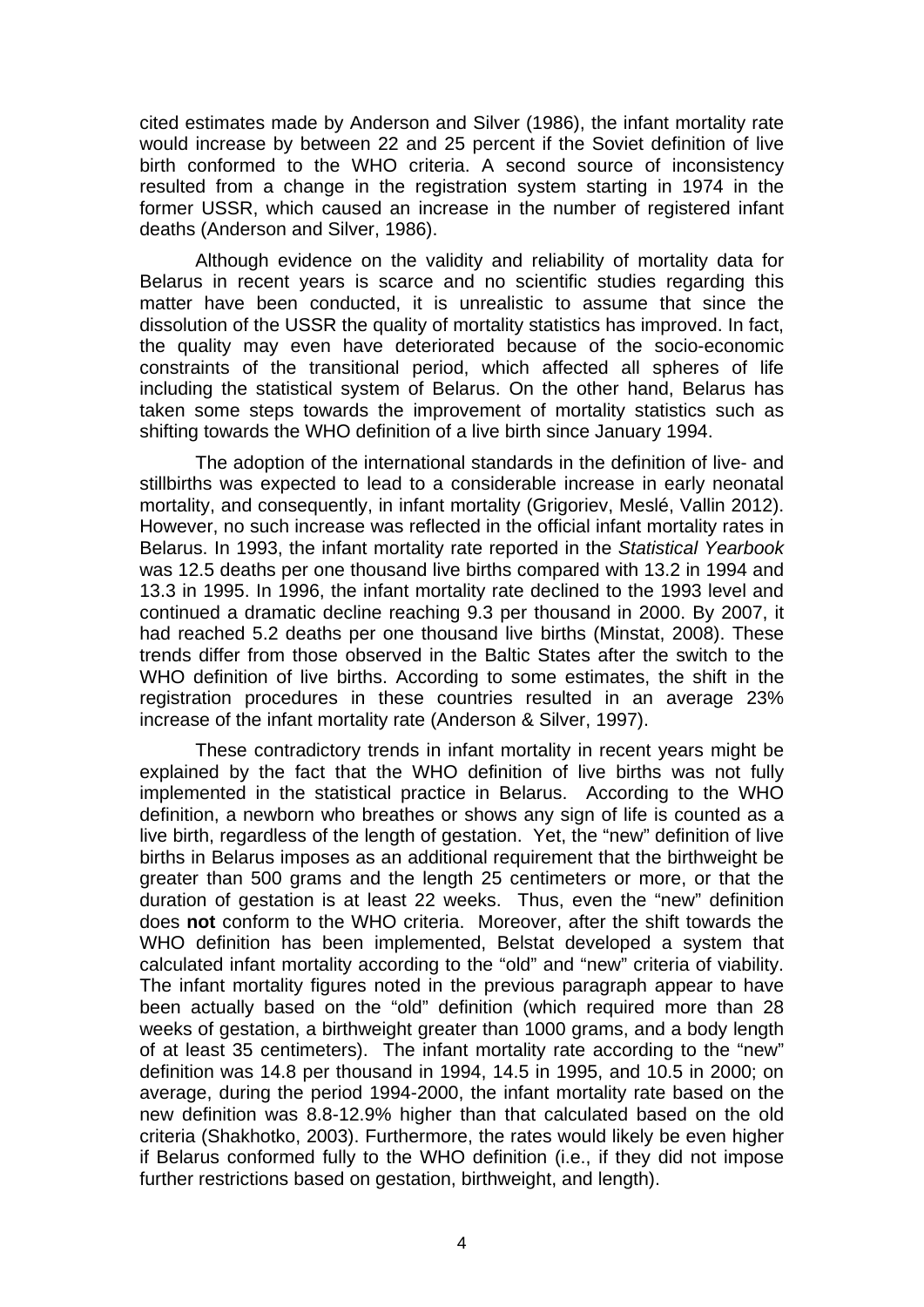#### **Population count data**

#### *Coverage and Completeness*

Data on population cover all permanent residents of the territory of Belarus including those who are temporarily living abroad. As in most countries, the census-based component method has been used in Belarus to obtain population estimates (as of January  $1<sup>st</sup>$ ) by age, sex, and geographical sub-divisions.

Official estimates of population size for the inter-censal periods between 1959 and 1989 were produced by the Central Statistical Office of the USSR. They were based on the Soviet censuses conducted on the 15<sup>th</sup> of January in 1959 and 1970, on the 17<sup>th</sup> of January in 1979, and on the 12<sup>th</sup> of January in 1989. The population estimates since 1990 onwards have been produced by Belstat. The last census has been used as the starting point for these estimations. First, the results of the census have been adjusted to represent the population as of January  $1<sup>st</sup>$  of the census year. Then, on the basis of population, deaths, births and migration data, post-censal population estimates have been produced incrementally for the following years. After obtaining the results of the next census, previously calculated post-censal population estimates have been adjusted retrospectively. Thus, the population counts for the period 1990-2009 represent official inter-censal population estimates adjusted in accordance with the results of the last three censuses (1989, 1999, and 2009). Population counts since 2010 are post-censal population estimates based on the 2009 Census. They will be adjusted after the results of the 2019 Census become available.

#### *Specific Details*

The reliability of population data has been affected by two major problems: age heaping and age exaggeration at advanced ages (especially pronounced in the mid-1960s), and the quality of migration statistics in the most recent period. Some discussion regarding the age heaping effect is provided in the "Data Quality Issues" section.

Although there is only weak evidence for this, there are some reasons to assume that the registration of migration in Belarus is incomplete and that the overall quality of migration statistics has deteriorated compared to the period of Soviet rule. The demise of the USSR intensified migration flows between Belarus and other neighboring countries and increased opportunities for moving abroad. High population mobility, especially in the 1990s, was accompanied by a lack of suitable technical equipment for the collection of statistical information and for dealing with other organizational and methodological problems. All of these factors made the registration of migratory movements more complicated and eventually affected the reliability of migration statistics, and consequently, the quality of population estimates. The fact that there are virtually no controls on the border between Belarus and Russia complicates the situation, especially with regard to the registration of emigration.

A comparison of the official post-censal population estimates based on the 1989 census with the adjusted inter-censal estimates based on the 1989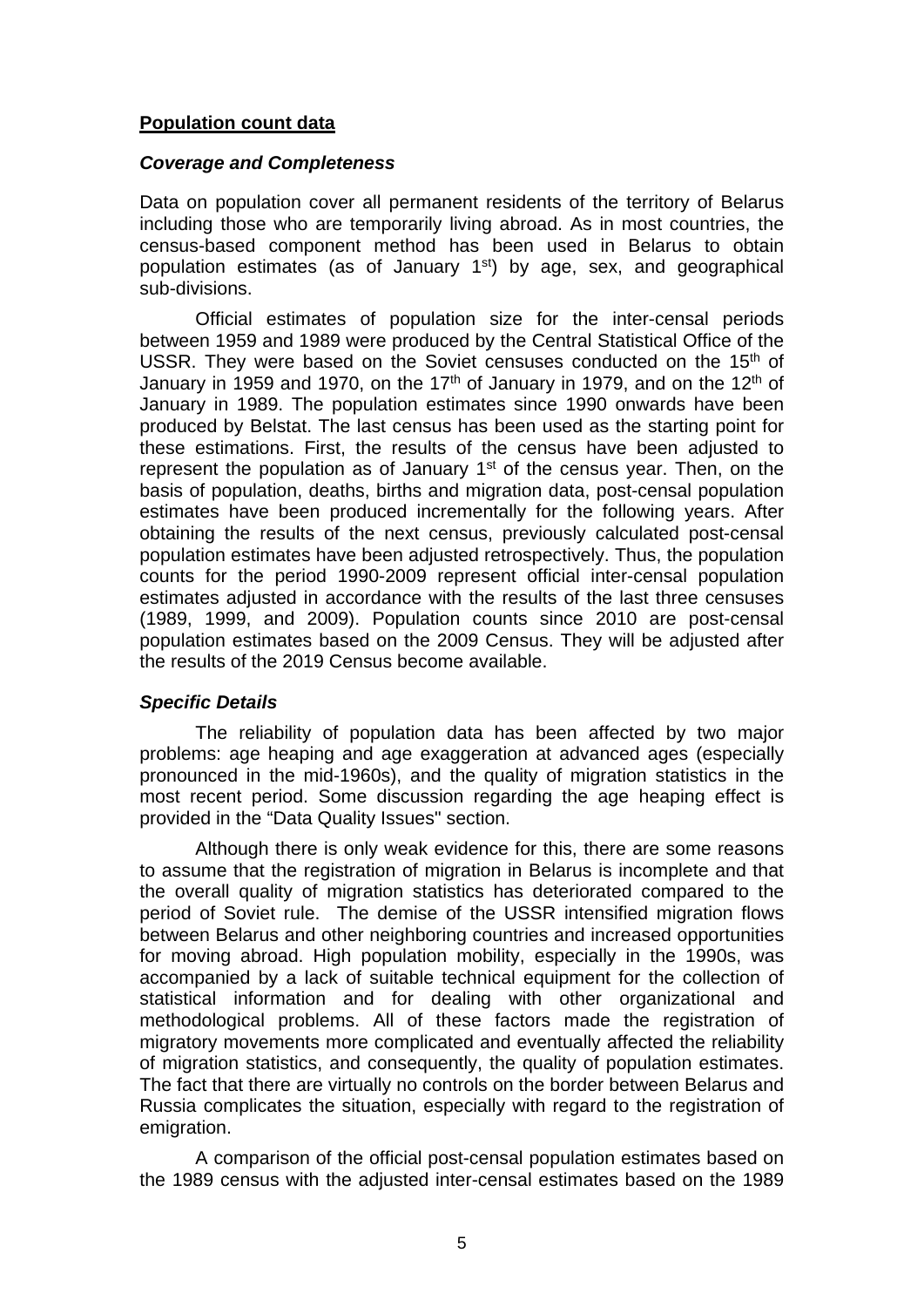and 1999 censuses points to an overestimation of total population size during 1990-1998, ranging from 0.2% in 1990 to 1.1% in 1998. Almost the same pattern remained for the next inter-censal period, namely 2000-2008. During this period, the overestimation of total population ranged from 0.2% in 2000 to 1.5% in 2008. The overestimation of the total population is consistent with the above-mentioned problem of under-registration of out-migration in Belarus.

#### **BIRTH COUNT DATA**

#### *Coverage and Completeness*

The national law requires that birth be registered within three months of occurrence. Registration is based on the medical certificate of birth issued by a medical institution and the statement of birth made by the parents. Births can be registered at the place of birth or at the parents' place of permanent residence. The registration of a stillbirth or a newborn who died during the first seven days of life is based on the information provided within three days of occurrence by a medical institution. Upon registration, two duplicates of the birth certificate are issued by the local (district) civil registration office: one for the parents and the other for the district statistical bureau. Afterwards, the birth count is recorded in accordance with established procedure.

The completeness of birth registration in Belarus has depended predominantly on the parents' willingness to register the birth of their child, which is strongly motivated by the possible financial and legal consequences of non-registration. Thus, it can be assumed that the registration of birth during the entire period has been satisfactorily complete. Nonetheless, because the definition of a live birth differs from the one used by the World Health Organisation (WHO), the number of live births is probably underestimated (see below for details).

#### *Specific Details*

Until 1993, Belarus used the Soviet definition of a live birth. As stated by this definition, infants born before 28 weeks of gestation, weighing less than 1000 grams or measuring less than 35 centimeters were not counted as live births if they died before completing the first seven days of life. Consequently, live births were undercounted. In 1994, Belarus started using a new definition that is closer to the WHO definition of live births. According to this new definition, live births are defined as products of conception when: i) the birthweight is greater than 500 grams, the length is 25 centimeters or more, or the duration of gestation is at least 22 weeks, and ii) the newborn breathes or shows any other evidence of life. Notably, even this definition excludes some live births as defined by WHO (i.e., those newborns who exhibited signs of life, but weighed less than 500 grams, measured less than 25 centimeters, and whom period of gestation was less than 22 weeks).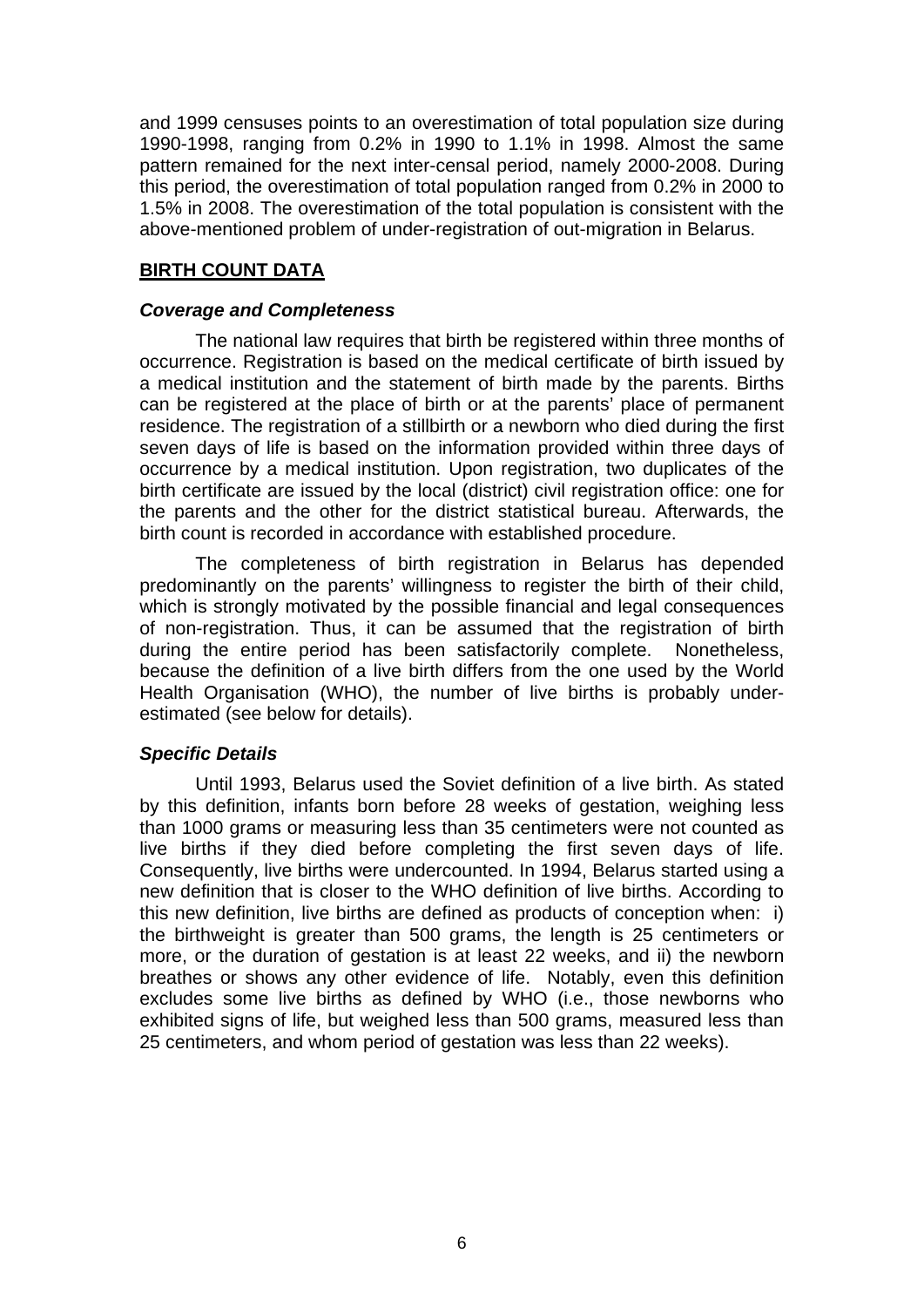## **DATA QUALITY ISSUES**

#### **The data prior to 1970 should be used with extreme caution due to data quality issues**

Analysis of the official data for Belarus revealed some systematic inconsistencies, especially for the 1960s. Figure 1 depicts the most obvious of these, namely age heaping:



**Figure 1. Age-sex structure of the Population of Belarus**

Clearly, the data from the 1959 census suffered from age heaping, especially among females. The same is true (but to a lesser extent) for the 1970 census. In an effort to eliminate this problem, a smoothing procedure was used by TsSU to produce the official post-censal population estimates for 1960-1969. However, this practice resulted in severe inconsistencies between the data obtained from the two successive censuses and the inter-censal population estimates. For these reasons, the official population estimates for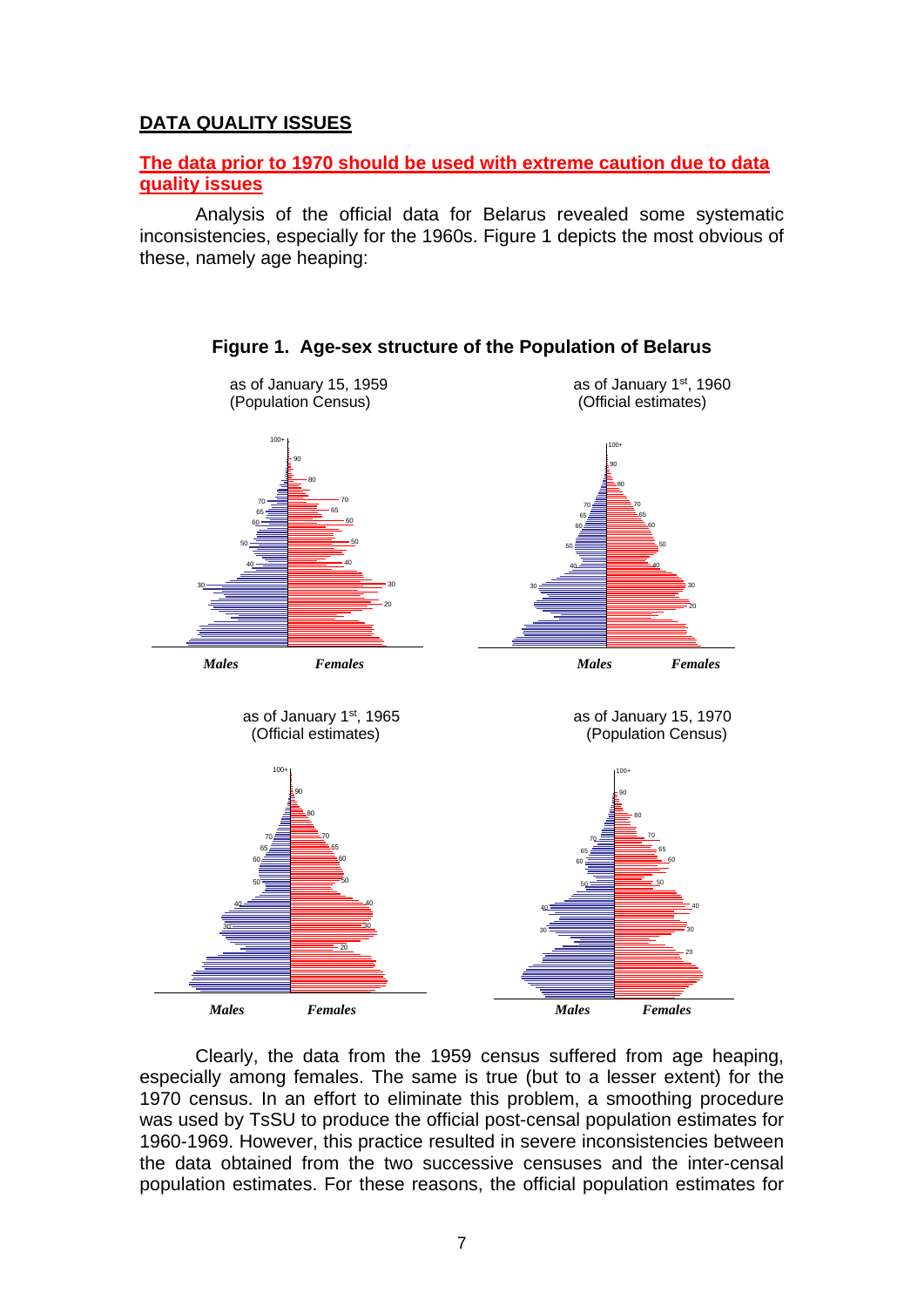1960-1969 were not used for the present calculations; new inter-censal population estimates were computed using the Human Mortality Database methodology (see the *Methods Protocol*) instead. For similar reasons, new inter-censal population estimates for 1970-1979 were produced as well.

Age heaping of deaths at old ages is a widespread problem among mortality statistics in the former Soviet Union (Anderson & Silver, 1997). This problem has also been found in mortality data for Russia, The Ukraine, and the Baltic States (see the HMD *Background and Documentation* files for these countries). A similar analysis was conducted on the Belarusian data. Heaping in the age at death may be detected visually by plotting the ratios of the number of deaths at selected old ages (60, 70, 80, and 90) to the number of deaths in the adjacent ages (Figure 2).



**Figure 2. Ratios of the number of deaths at selected ages, Belarus, Males, 1959-2010**

The graphs above show evidence of age heaping prior to 1970. The unusually high ratios observed during the 1960s are very likely the result of age attraction. As would be expected, the magnitude of the problem is greater for ages 80 and 90 than for ages 60 and 70. The same is true for the female population (results of this similar analysis not presented here).

Such heaping in the age at death may also result in the overestimation of the age-specific death rates for ages 60, 70, 80, and 90. The implausibly high death rates for these ages in 1959-1970 points to a problem of age heaping at that time (Figure 3):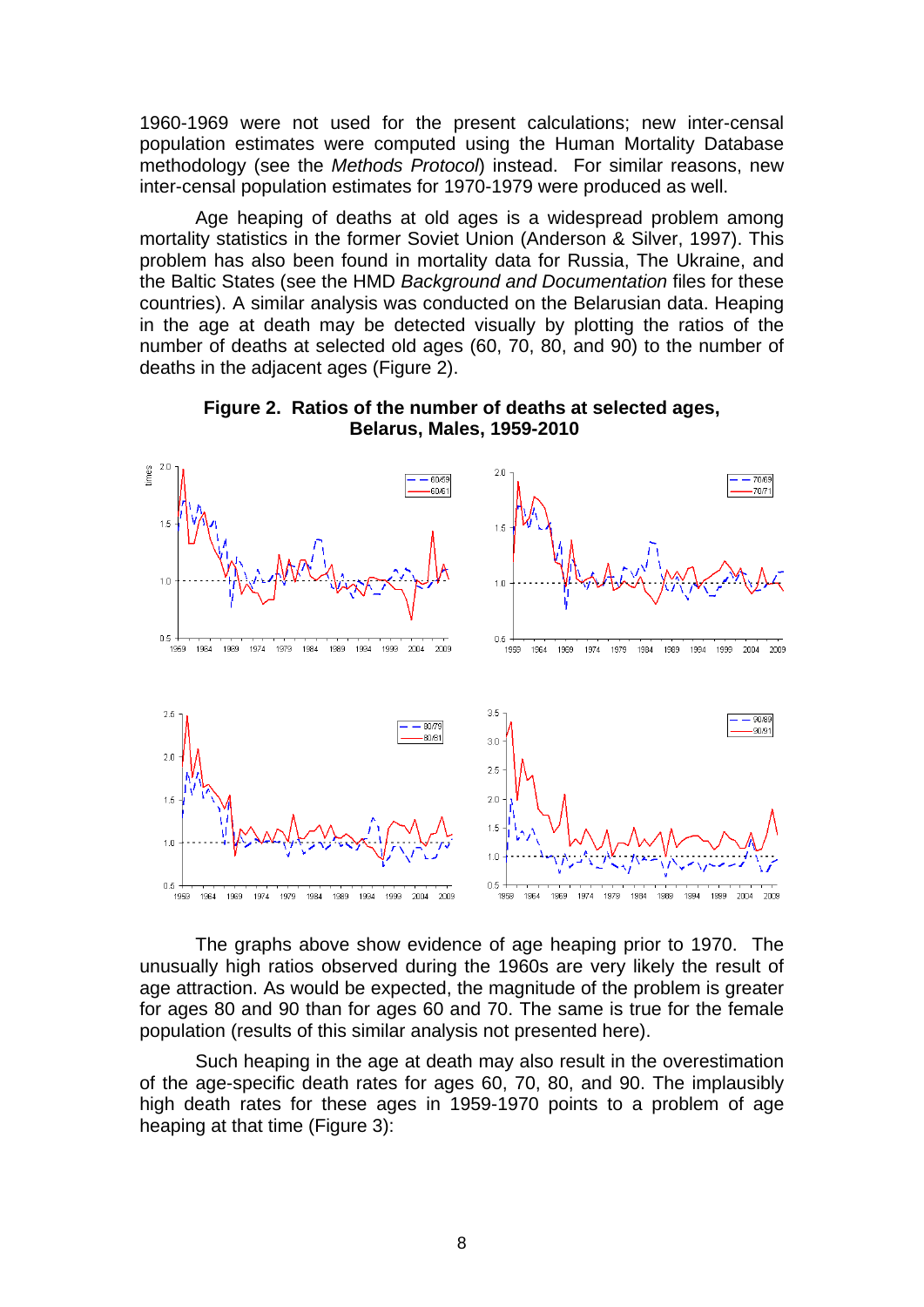

**Figure 3. Age-specific mortality rates for selected ages, Belarus, Males, 1959-2010**

The analysis of mortality data for Russia and Ukraine revealed several problems regarding the consistency of data on the number of deaths at ages 98, 99, and 100+. A similar analysis was performed to determine whether the Belarusian data exhibit the same problems. Figure 4 shows trends in the number of deaths at these ages during the period 1959-2010. Between 1959 and 1970, for both males and females, the number of deaths at age 99 is higher than would be expected given the counts at ages 98 and 100+. Given the very small number of recorded deaths at these ages (typical for small populations), it is possible that such trends are the result of random variations. Alternatively, there may be problems of age misreporting. Several hypotheses explaining the possible reasons for such errors are described in the HMD *Background and Documentation* file for Russia. In order to avoid possible inconsistencies, it was decided to aggregate deaths for ages 99+ prior to making further calculations.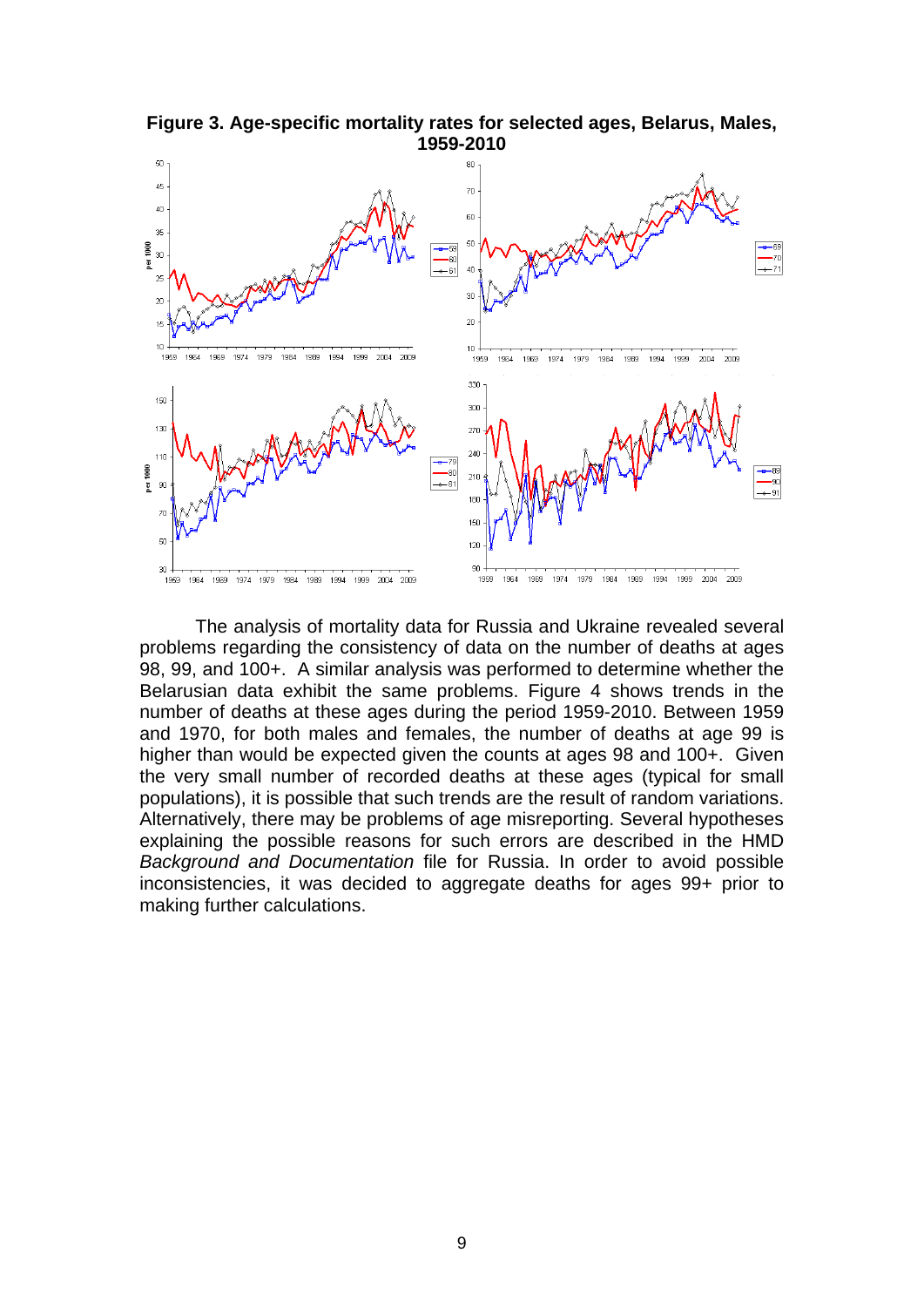#### **Figure 4. The number of deaths at ages 98, 99, and 100+ by sex; Belarus, 1959-2010**



#### **REVISION HISTORY**

#### *Changes with the December 2017 revision:*

Life tables: All life tables have been recalculated using a modified methods protocol. The revised protocol (Version 6) includes two changes: 1) a more precise way to calculate a0, the mean age at death for children dying during the first year of life and 2) the use of birth-by-month data (where and when available) to more accurately estimate population exposures. These changes have been implemented simultaneously for ALL HMD series/countries. For more details about these changes, see the revised Methods Protocol (at

[http://www.mortality.org/Public/Docs/MethodsProtocol.pdf\)](http://www.mortality.org/Public/Docs/MethodsProtocol.pdf), particularly section 7.1 on Period life tables and section 6 and Appendix E, on death rates. The life tables calculated under the prior methods (Version 5) remain available at v5.mortality.org but will not be further updated in the future.

#### **ACKNOWLEDGEMENTS**

We are very grateful to the Main Department of Demographic Statistics of the National Statistical Committee of Belarus for providing data. Special thanks to Galina I. Gasyuk, former First Deputy Minister, and Svetlana V. Novoselova, former Deputy Minister of the Ministry of Statistics and Analysis of Belarus, for assistance in obtaining data for earlier years.

Our deep appreciation is due to Dr. Evgeny M. Andreev and Dr. Tatiana L. Kharkova for their assistance in collecting the Belarusian data at the State Archive of the Ministry of Economy of the Russian Federation and the Interstate Statistical Committee of the Commonwealth of Independent States.

#### **REFERENCES**

Anderson, B., and Silver, B. (1986). "Infant Mortality in the Soviet Union: Regional Differences and Measurement Issues." *Population and Development Review*, Vol.12, No.4, Pp. 705-738.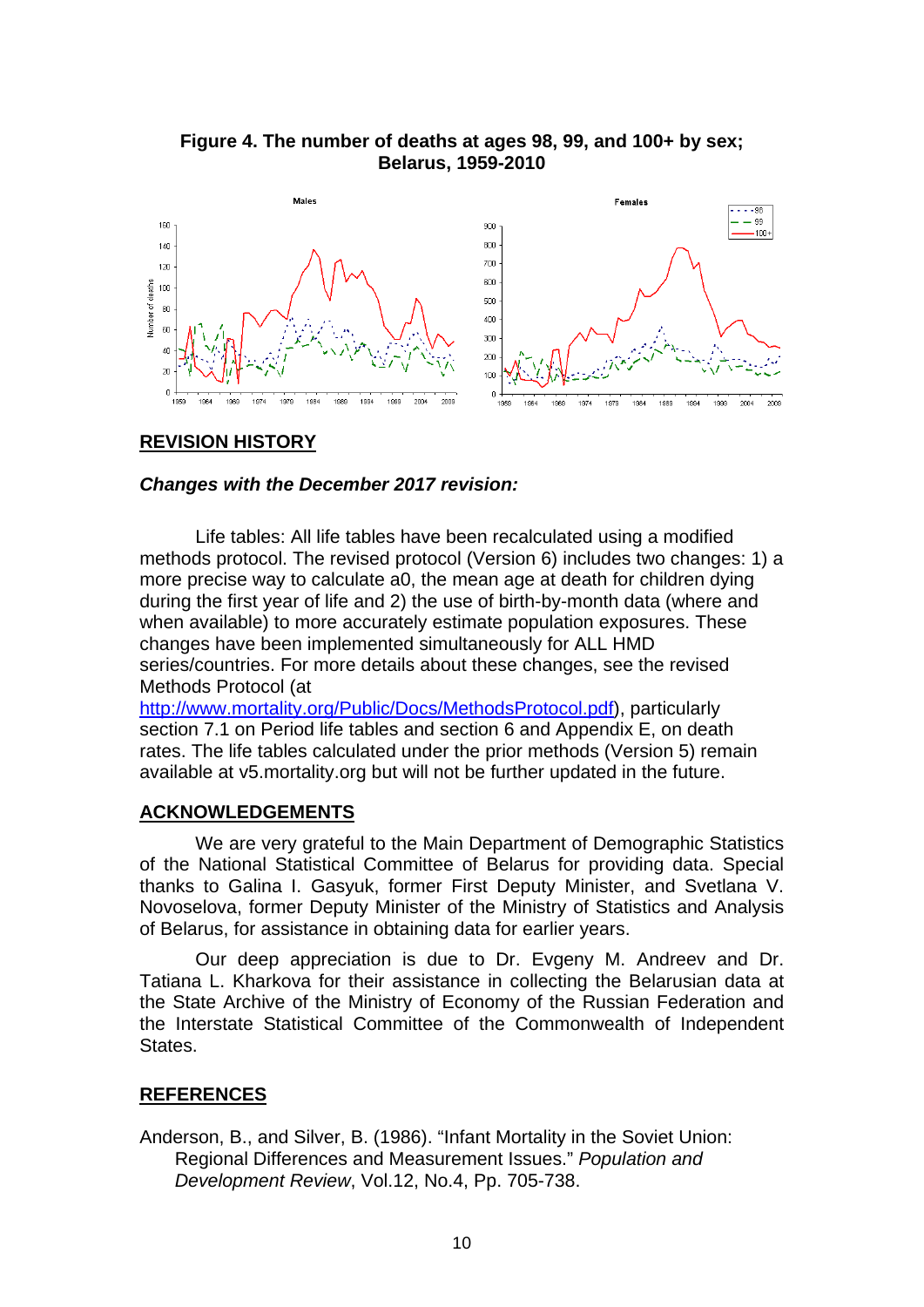- Anderson, B. and Silver, B. (1997). "Issues of Data Quality in Assessing Mortality Trends and Levels in the New Independent States." Pp.120-155 in: *Premature Death in the New Independent States*. Washington, DC, USA: National Academy Press
- Belstat (2013). "Population of the Republic of Belarus." Statistical Yearbook*. Minsk:* National Statistical Committee of Belarus*.*
- European Population Committee of the Council of Europe. (2006). "Recent Demographic Developments in Europe." Strasbourg: Council of Europe Publishing.
- Grigoriev,P .Meslé F., Vallin, J. (2012). "Reconstruction of continuous time series of mortality by cause of death in Belarus, 1965–2010". MPIDR Working Paper. WP-2012-023
- Kingkade, W.W. and E.A. Arriaga. (1997). "Mortality in the New Independent States: Patterns and Impacts." Pp. 156-183 in: *Premature Death in the New Independent States*. Washington, DC, USA: National Academy Press.
- Murray C.J.L and Bobadilla J.L. (1997). "Epidemiological Transitions in the Formerly Socialist Economies: Divergent Patterns of Mortality and Causes of Death." Pp.184-219 in: *Premature Death in the New Independent States*. Washington, DC, USA: National Academy Press.
- Mathers CD et al. (2005). "Counting the Dead and What They Died From: an Assessment of the Global Status of Cause of Death Data." *Bulletin of the World Health Organization*. Vol. 83, No. 3, Pp. 171-177.
- Ministry of Statistics and Analysis of Belarus (Minstat). (2001). "Measurement of International Migration in the Republic of Belarus." Working Paper No.2/Add.7, Conference of European Statisticians. Retrieved 10 April 2007 from [http://www.unece.org](http://www.unece.org/)
- Minstat. (2008). "Population of the Republic of Belarus." Statistical Yearbook*. Minsk:* Ministry of Statistics and Analysis of Belarus*.*
- Minstat. (2007) *"*The History of Statistics". Retrieved 10 April 2007 *(*[http://belstat.gov.by\)](http://belstat.gov.by/).
- Shakhotko L. (2003) "The Trends of Morbidity, Mortality and Life Expectancy of the Population of Belarus." Monograph [in Russian]. Minsk: The Research Institute of Statistics of the Ministry of Statistics and Analysis of Belarus.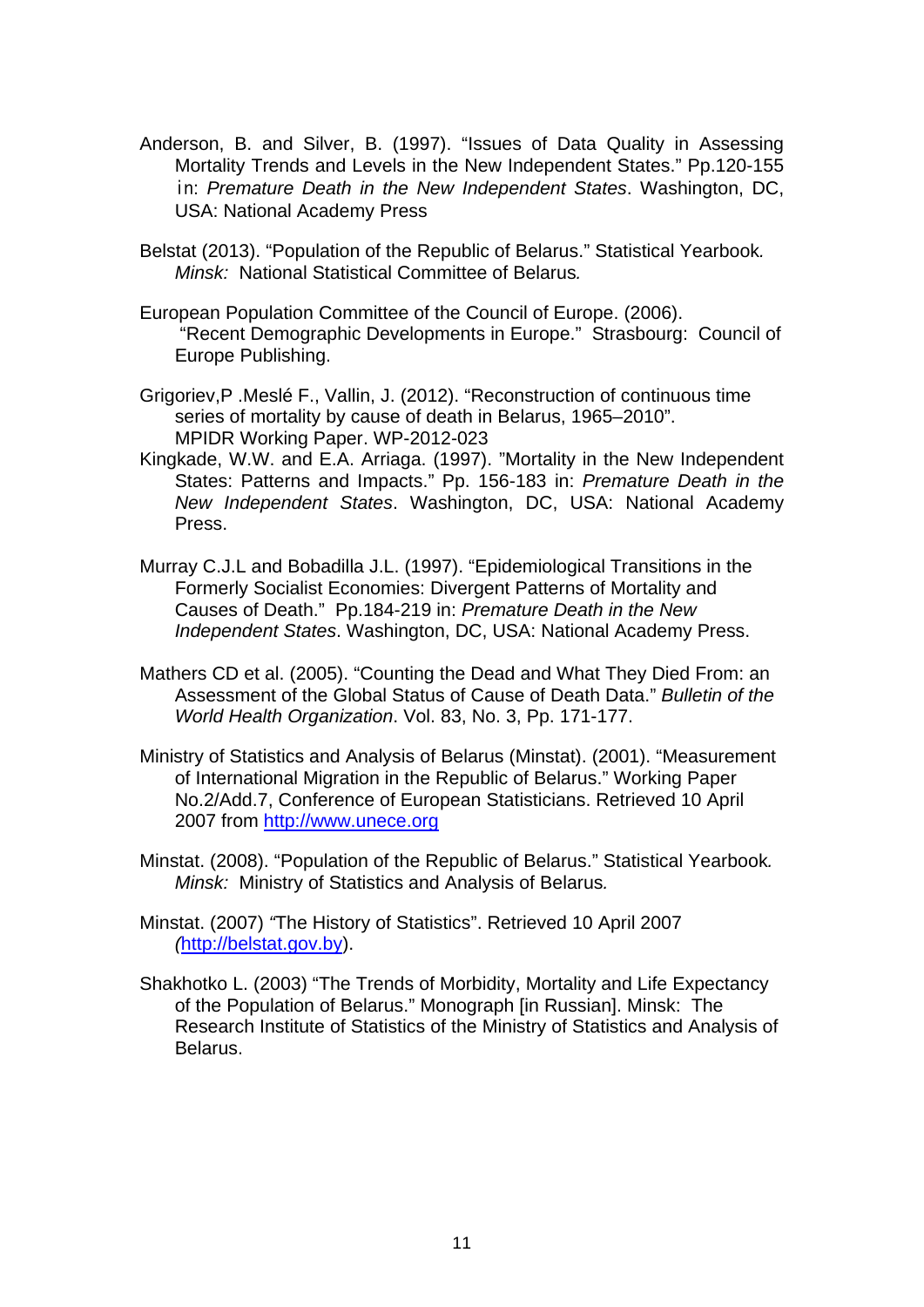# **APPENDIX I LEGAL ACTS ON POPULATION STATISTICS IN BELARUS**

*in chronological order*

Ministry of Health of Belarus and State Committee for Statistics and Analysis of Belarus (09.11.93). Decree № 254/75 "On shifting to the WHO criteria of live birth and still birth". *[Постановление Министерства Здравоохранения Республики Беларусь и Государственного Комитета по Статистике и Анализу Республики Беларусь от 9 ноября 1993 г. №254/75 "О переходе на рекомендованные Всемирной Организацией Здравоохранения критерии живорождения и мертворождения"].*

The Code of the Republic of Belarus on Marriage and Family (1999). Chapter V "Civil Acts". *[Кодекс Республики Беларусь о браке и семье (1999). Раздел 5 "Акты гражданского состояния"]* Available in Russian at http://arc.pravoby.info/documentd/part5/aktd5834.htm

Ministry of Justice of Belarus (31.07.2000). Decree №16 "On the approval of the Instruction about the order of the fulfillment of civil acts registration". *[Постановление Министерства Юстиции Республики Беларусь от 31 июля 2000 г. №16 "Об утверждении Инструкции о порядке совершения записей актов гражданского состояния"].*

Available in Russian at http://www.levonevski.net/pravo/razdel8/num3/8d3873.html

Ministry of Statistics and Analysis of Belarus and Ministry of Justice of Belarus (03.09.2001). Decree №75/18 "On the approval of the rules of the transfer by the civil registration offices of the second duplicates of the vital events records to the bodies of State statistics, and the order of their transfer by the bodies of State statistics to the archives of ZAGS". *[Постановление Министерства Статистики и Анализа Республики Беларусь и Министерства Юстиции Республики Беларусь от 3 сентября 2001 г. №75/18 " Об утверждении правил передачи органами ЗАГСа вторых экземпляров записей актов гражданского состояния в органы государственной статистики и порядка их направления органами государственной статистики в архивы органов ЗАГСа"].*

Available in Russian at http://arc.pravoby.info/documentc/part5/aktc5381.htm

The Law of the Republic of Belarus "On State Statistics" (29.10.2004). Available at<http://belstat.gov.by/homep/en/about/lawtext.php>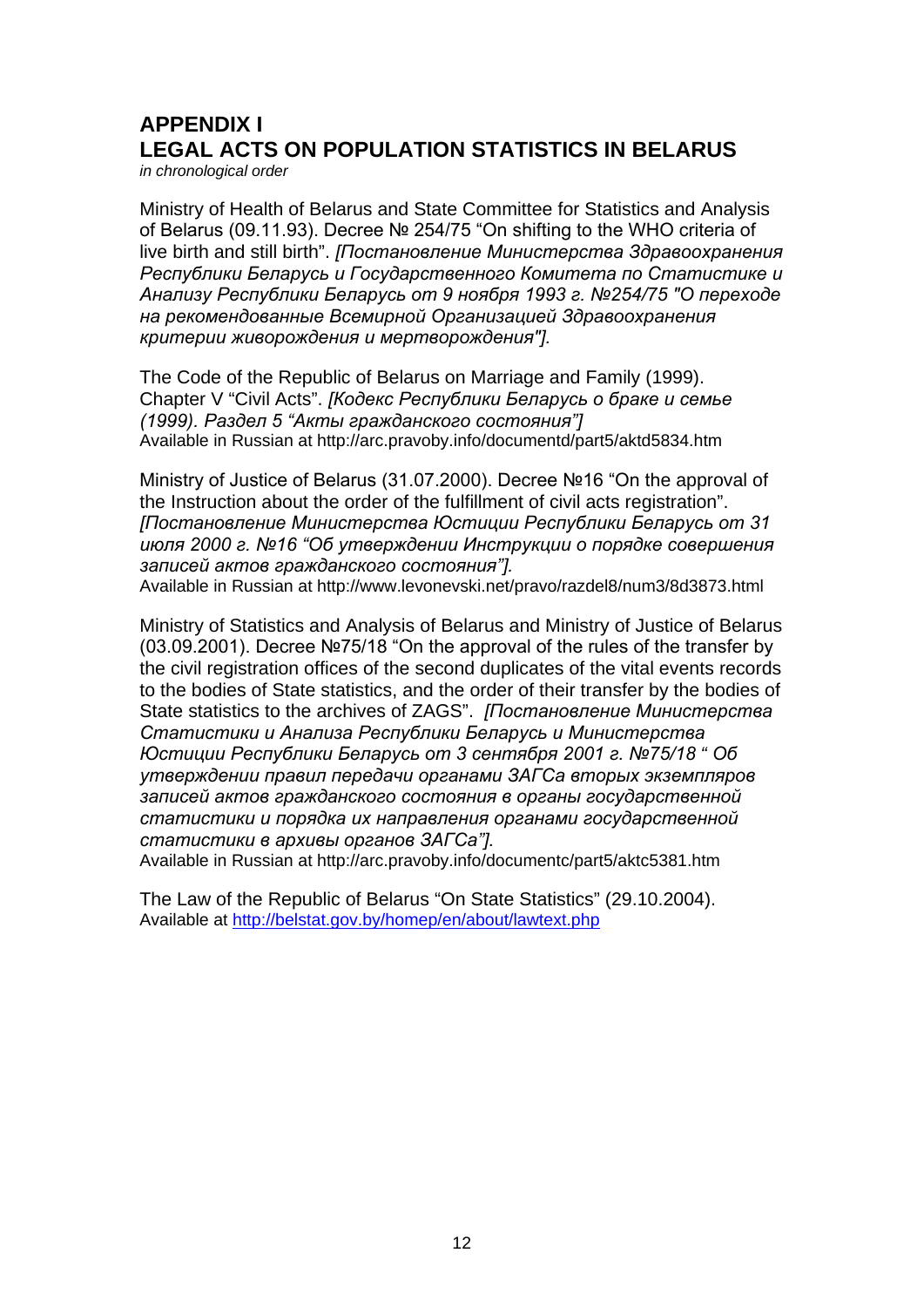## **APPENDIX II**

## **DESCRIPTION OF THE ORIGINAL DATA USED FOR HMD CALCULATIONS**

## **DEATHS**

| <b>Period</b> | <b>Type of Data</b>                                                  | Age<br>grouping                             | <b>Comments</b>                                                                                                                                                    | <b>RefCode(s)</b>                                   |
|---------------|----------------------------------------------------------------------|---------------------------------------------|--------------------------------------------------------------------------------------------------------------------------------------------------------------------|-----------------------------------------------------|
| 1959-<br>2018 | Annual number of<br>deaths by sex and<br>single year of age<br>(1x1) | $0, 1, \ldots,$<br>$99, 100 +$ ,<br>unknown | For the purpose of our<br>calculations, the age groups<br>99 and 100+ have been<br>aggregated into ages 99+<br>(see "Data Quality Issues"<br>section for details). | $03 - 05$<br>11<br>13<br>17<br>20<br>22<br>25<br>29 |

## **POPULATION**

| <b>Period</b>                   | <b>Type of Data</b>                                                                                                                           | Age grouping                                | <b>Comments</b> | <b>RefCode(s)</b>                            |
|---------------------------------|-----------------------------------------------------------------------------------------------------------------------------------------------|---------------------------------------------|-----------------|----------------------------------------------|
| 1959,<br>1970                   | Census counts (as of January<br>15 <sup>th</sup> ) by sex and single year of<br>age. Actually present (de<br>facto) population.               | $0, 1, \ldots,$<br>$99, 100 +$ ,<br>unknown |                 | 06                                           |
| 1979                            | Census counts (as of January<br>17th) by sex and single year of<br>age. Permanent resident (de<br>jure) population.                           | $0, 1, \ldots,$<br>$99, 100 +$ ,<br>unknown |                 | 06                                           |
| 1989                            | Census counts (as of January<br>12 <sup>th</sup> ) by sex and single year of<br>age. Permanent resident (de<br>jure) population.              | $0, 1, \ldots,$<br>$99, 100 +$ ,<br>unknown |                 | 06                                           |
| 1980-<br>1988,<br>1990-<br>2019 | Annual population estimates<br>(as of January 1 <sup>st</sup> ) by sex and<br>single year of age, Permanent<br>resident (de jure) population. | 0, 1, ,<br>99, 100+                         |                 | 08<br>09<br>10<br>16<br>19<br>23<br>26<br>30 |